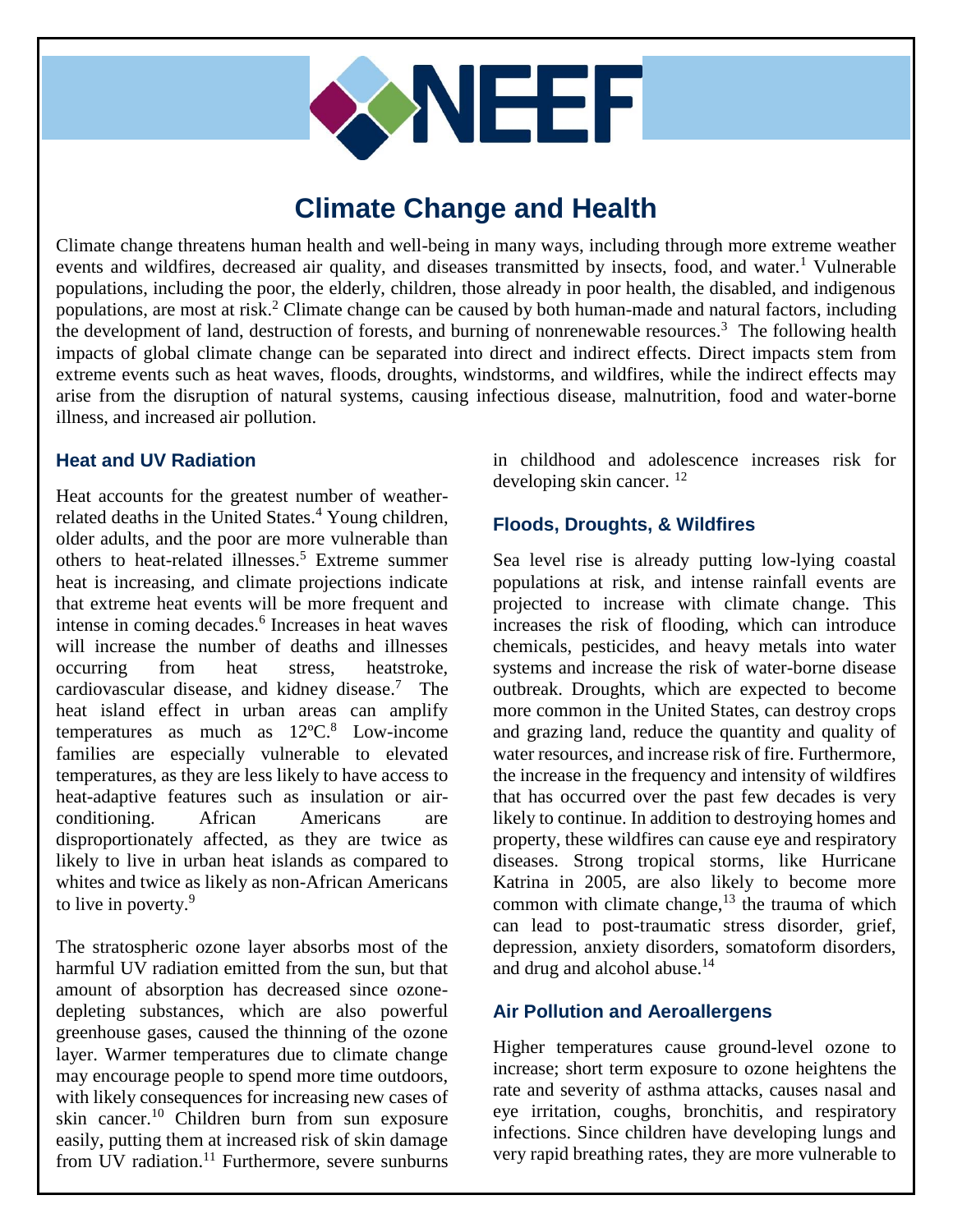these effects than adults.<sup>15</sup> In addition, rising temperatures in combination with increasing levels of atmospheric carbon dioxide can affect pollen production. Higher pollen concentrations and longer pollen seasons can increase allergic sensitizations and asthma episodes, and diminish productive work and school days. For example, Ragweed pollen season length has increased in central North America between 1995 and 2011 by as much as 11 to 27 days in parts of the U.S. and Canada in response to rising temperatures. Health-related costs of the current effects of ozone air pollution exceeding national standards have been estimated at \$6.5 billion.<sup>6</sup>

### **Vector-borne Disease**

Climate change may cause vector-borne diseases to shift in geographic distribution as well as affect vector development, reproduction, behavior, and population dynamics.

**Malaria:** By 2080, an estimated 260-320 million more people around the world will be affected by malaria as a result of climate change.<sup>16</sup> Furthermore, most malarial deaths occur in infants and young children. 17

**Dengue fever/DHS:** Over 2.5 billion people are at risk of contracting dengue fever globally. The disease can be found regularly in more than 100 countries spanning across almost every continent, a dramatic increase from only 9 countries which had experienced severe dengue epidemics before 1970. An estimated 500,000 people with severe dengue require hospitalization each year, a large proportion of whom are children.<sup>18</sup>

**West Nile Virus, Rift Valley fever, and Chikungunya fever:** Have demonstrated shifts related to higher temperatures and increased precipitation from climate change.<sup>19</sup>

**Tick-borne Disease:** Climate change will increase the new cases and geographic distribution of tickborne diseases such as encephalitis and Lyme disease. Children are particularly susceptible to tick bites because they play outside and are closer to the ground, where the vector gathers. $^{20}$ 

**Hantavirus:** A virus spread by rodents causing several forms of human disease. Climate change could lead to anticipated changes in the size and

frequency of hantavirus outbreaks, the spectrum of hantavirus species, and geographic distribution of their rodent hosts. 21

#### **Food and Water-borne Disease**

Increases in temperature and rainfall are expected to contribute to increased outbreaks of cholera, diarrhea, *Salmonella*, *Campylobacter*, enteric infections, and rotavirus. Harmful algal blooms can form, which produce toxins that can affect water supplies and can be passed up the food chain to humans.<sup>22</sup> Children are especially vulnerable to food and water borne-diseases because they are more likely to die from dehydration, diarrhea, and vomiting. Minority children and children of lower socioeconomic status in areas that lack adequate capacity to provide food and water supplies are at the greatest risk.

### **Malnutrition and Resource Scarcity**

A total of 842 million people, around 1 in 8 of the global population, were undernourished 2011-2013. Of this group, 826 million live in developing countries where 14.3% of the total population receives less than adequate daily nutrition.<sup>23</sup> Predictions of climate change's effect on agriculture include increasing global food insecurity. As temperatures rise and rainfall patterns fluctuate, crop productivity will decline, particularly in developing countries, leading to scarcity for both livestock and humans. In the United States in 2012, there were a reported 49 million food-insecure households. Households that had higher rates of food insecurity than the national average included those with children, Black non-Hispanic households, and Hispanic households.<sup>24</sup> Child malnutrition is expected to increase by 20% by 2050 due to climate change; the United States would need to invest over \$7 billion to increase calorie consumption to counter climate change's effects on children's health. $25$  Based on the global population rise, a predicted 9 billion people by 2050 will require 12,400 km<sup>3</sup> of water, nearly twice as much as used today. As water demand increases, irrigation will be the first major area to lose water, affecting hunger, poverty, ecosystems, and food production.<sup>26</sup> Threats of food and water scarcity can result in war, political instability, poverty, substance abuse, crop or catch failure, rising consumer prices, and the disruption of social structures.